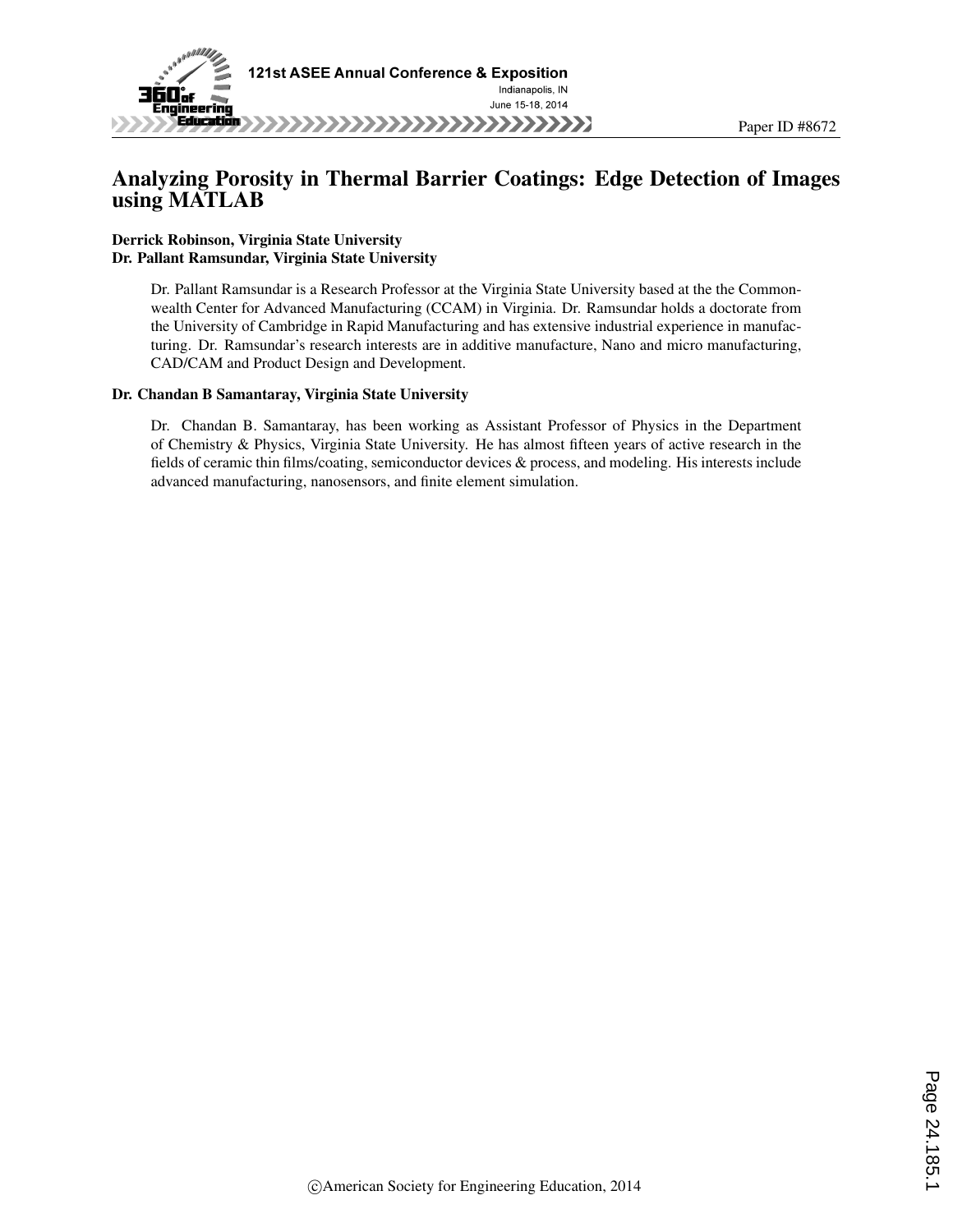# **Analyzing Porosity in Thermal Barrier Coatings: Edge Detection of Images using MATLAB**

Derrick Robinson<sup>1</sup>, and P. Ramsundar<sup>2, 4</sup>, C. B. Samantaray<sup>3, 4\*</sup>

*Department of Computer Engineering, Virginia State University, Petersburg, VA Departments of Mathematics & Computer Science, Virginia State University, Petersburg, VA Department of Chemistry & Physics, Virginia State University, Petersburg, VA Commonwealth Center for Advanced Manufacturing (CCAM), Disputanta, VA*

 \* Corresponding email: csamantaray@vsu.edu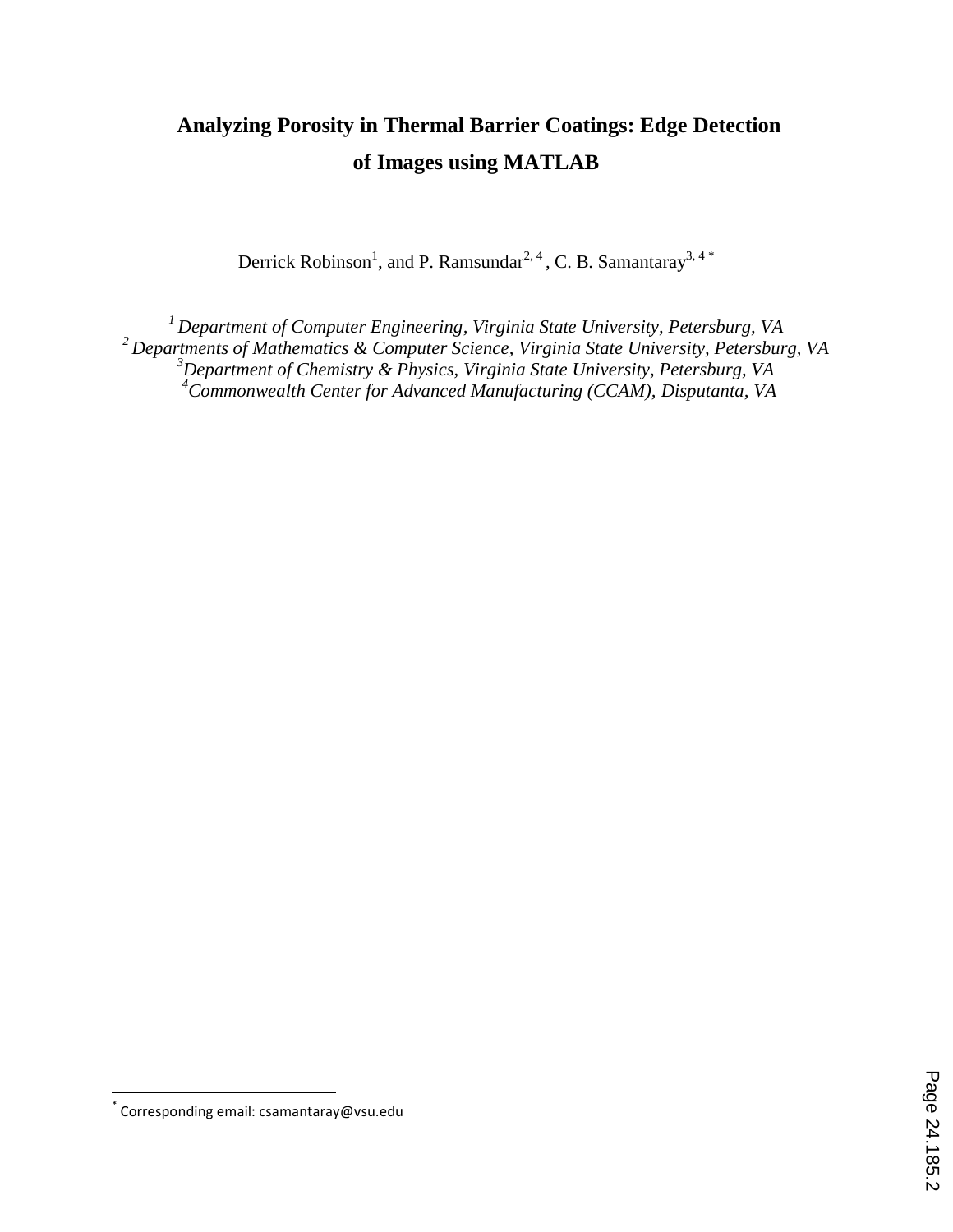# **Analyzing Porosity in Thermal Barrier Coatings: Edge Detection of Images using MATLAB**

#### **Abstract**

Thermal spray has been widely used in aerospace and manufacturing industries for a variety of applications, especially for coating technology. The process-structure-property correlations to the coating technology are very important for achieving lifetime durability and sustainability. An important measure of coating integrity is the porosity of the surface structure. Traditionally porosity of the deposit is obtained by microscopy of the surface and the use of software based on grayscale threshold setting. This paper evaluates the grayscale threshold method using MATLAB for determining porosity on test images of a thermal barrier coating (TBC). Also, it is found that the porosity of test images can be assessed within 0.5% by the above method.

#### **1. Introductio**n

Surface coatings in the aerospace and manufacturing industries are used to produce thermal barriers, corrosion resistance and wear resistance. Figure 1 illustrates an Yttria-Stabilized-Zirconia (YSZ) coating on a bond coat of NiCoCrAlY applied to a substrate of AISI 316 steel. Thermal spray includes processes such as air plasma spray (APS), high velocity oxy-fuel (HVOF), low pressure plasma spray (LPPS) and electron beam physical vapor deposition (EBPVD). Properties of the coating such as porosity, micro-hardness, thickness, adhesion and strength are important metrics in assessing its viability and also provide important tools for evaluating which process parameters need to be changed to achieve an optimum coating <sup>[1]</sup>. The percentage of porosity in a surface coat for example has been related to the onset of future cracks and final delamination from the substrates  $^{[2][3]}$ . Generally thermal barrier coatings (TBCs) have a lifetime up to five years and needs more process control mapping and *in-situ* sensing for the analysis of a dozen of variables including temperature, pressure, particle velocity, plasma for a reliable coating on super alloy substrates <sup>[4]</sup>. Significant research has been done using digital image processing and interlinks that to the TBC  $^{[5]}$ . For the assessment of porosity, which is the property reviewed in this paper, the conventional methodology is the evaluation of microstructures using optical microscopy and digital image analysis using grayscale thresholding. Unfortunately this technique is subjective, not only due to grayscale threshold setting, but also to variations in the image due to light intensity, surface reflectivity, sample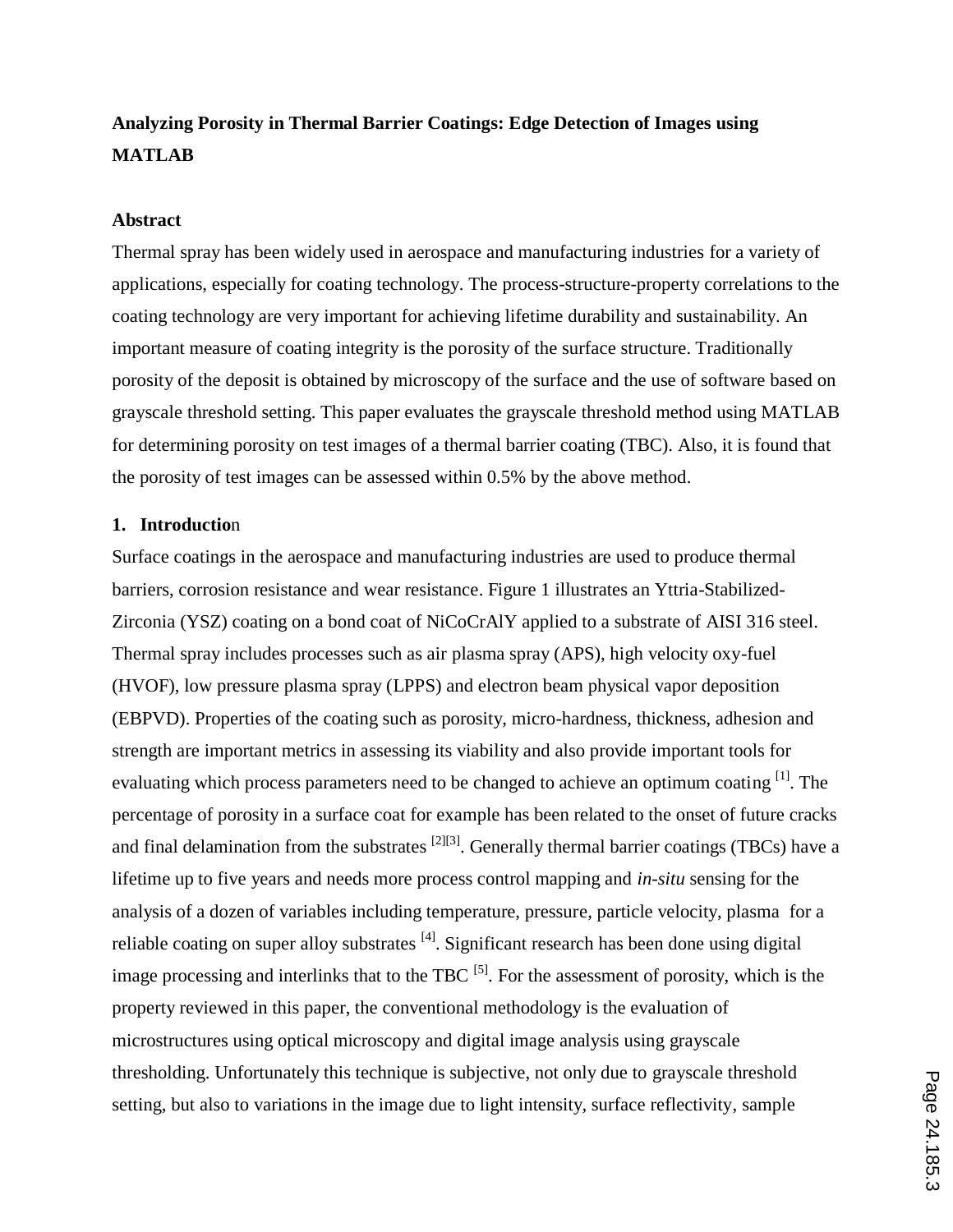preparation and impregnation technique. In this report, the accuracy of the grayscale thresholding approach will be investigated using MATLAB.



Figure 1. Schematic for thermal barrier coating 7%YSZ

# **2. Image Processing**

Modifying digital images has been made possible in modern technology through what is known as image processing, which is a key tool in analyzing various forms of media. It enables one not only to enhance images by removing unwanted portions of the image signal, but also makes possible the concept of embedding messages, codes, and other features into the same images. Further, it is important in coding and decoding images and in the actual recognition of those images as well. Image processing is how a system, which responds based on certain images, would determine when and what responses are most appropriate if any at all. The process is done through the use of eight basic steps:

- Image acquisition
- Image enhancement
- Image restoration
- Color image wavelets
- Multi-resolution processing
- Compression
- Morphological processing
- Segmentation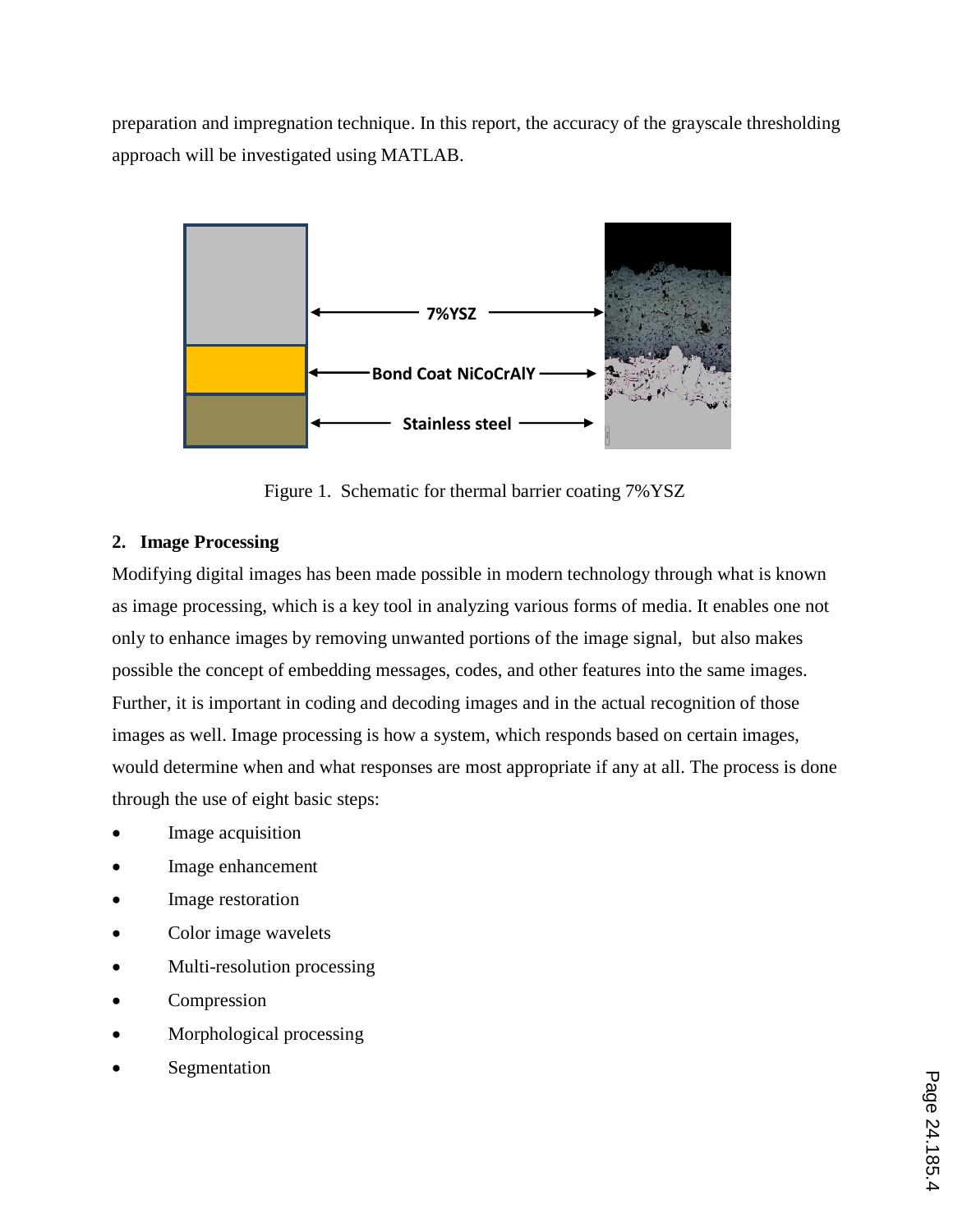The first three steps deal with the actual retrieval of the image. They make the size and rotate the image, alter the contrast, and restore the image, respectively. Steps four and five, which are color image wavelets and multi-resolution processing, pull the portion in the image that is the focal point and adjust its resolution. The compression step ensures the image is of adequate size to be stored or transmitted. Finally, morphological processing and segmentation steps deal with the dissection of the image to determine how it is to be used.

# **3. The Design**

#### 3.1 Method

The creation of this system was executed in five major steps. Those steps are as follows:

- Establishing a control set of images (image database) to be tested against
- Filtering each of the control images
- Establishing a test image or the image needing to be recognized
- Filtering the test image
- Comparing the test image to the images in the database to determine if they are a match



Figure 2. Method of Edge detection using MATLAB

Image processing using MATLAB software as shown in figure 2. The following is the process followed for the last two steps:

### *Filtering Control Image*

- Determine desired means of filtering ( grayscale, black and white, edge detection)
- Convert the image to a grayscale image
- Convert the grayscale image to a black and white image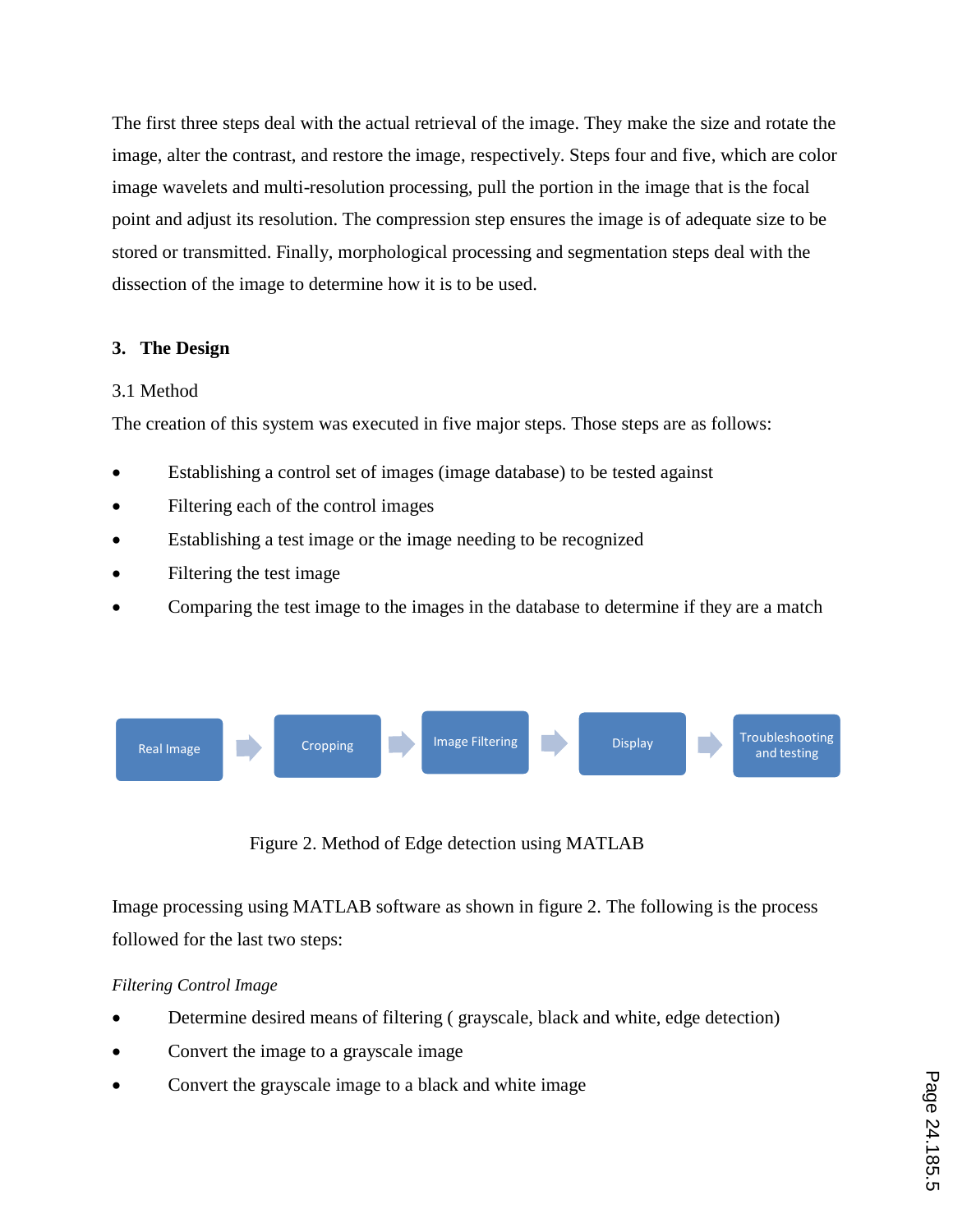Perform Edge detection on the black and white image

### *Compare Images*

- Correlate each of the filtered test images with its control counter parts
- Record the correlation results of the test images with each of the control images into a spreadsheet
- Based on the results, determine which of the images are similar and which ones are not

# 3.2 Flow Chart

The flow chart of the design and method is shown in Figure 3.



Figure 3. Flow chart of designing and method of edge detection

Explanation on the various items is as follows:

*Grayscale* **-** Each pixel, or element in the matrix, has a numerical value representing its intensity, or shade of gray, ranging from 0 to 1 with 0 representing black and 1 representing white. *True color RGB***-** A true color red-green-blue (RGB) image is represented as a three-dimensional *M*×*N*×3 double matrix. Each pixel has red, green, and blue components along the third dimension with values in [0, 1], for example, the color components of pixel (m, n) are My Image  $(m, n, 1)$  = red, My Image  $(m, n, 2)$  = green, My Image  $(m, n, 3)$  = blue. *Binary* **–** Much like the grayscale images, the elements of a binary matrix are denoted using 0s and 1s. The difference, however is that the computer recognizes each pixel as either black or white, making the image easier to analyze.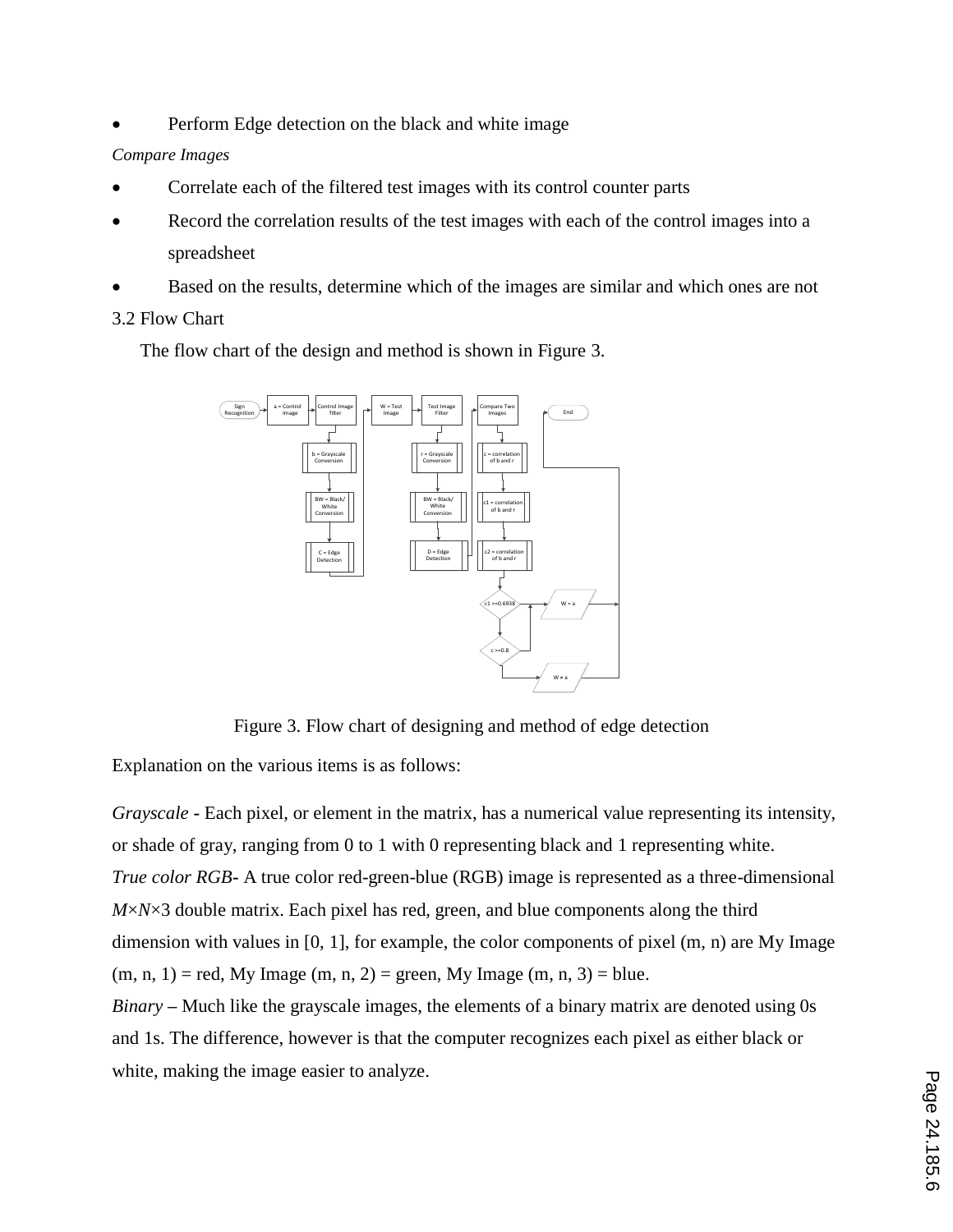

- 
- Real Image Gray Scale Image Binary Image

Figure 4. Conversion from the real image – gray scale images – binary images

*Filtering* – Image filtering is used to filter out certain wavelengths from the signal or image processed. The filtering process has also different functionality such as band pass, color, neutral density (ND), and Infrared (IR). Furthermore, image filters are being used for coating, substrates, or both, to block certain wavelengths or image signals that are prohibited, while allowing the light is being transmitted. This is important because the system must able to recognize the image instead of other noise or unwanted signals that the camera detects.

*Edge Detection* – The process of classifying and placing sharp discontinuities in an image is called edge detection. The discontinuities are immediate changes in pixel concentration, which distinguish boundaries of objects in a scene. There is a very large number of edge detection techniques available, each technique designed to be perceptive to certain types of edges. Variables concerned in the selection of an edge detection operator consist of edge orientation, edge structure and noise environment. Operators can be optimized to look for vertical, horizontal, or diagonal edges. Edge detection is a difficult task in noisy images, since both the edges and noise hold high- frequency content. Efforts to reduce the noise result in unclear and distorted edges. Techniques used on noisy images are typically larger in scope; therefore, they can gather enough data to discount localized noisy pixels. An example of edge detection methodology is given by the function:

BW = Edge (I) ………………………. (1)

This function takes a gray scale or a binary image I as its input, and returns a binary image BW of the same size as I, with 1's where the function finds edges in I and 0's elsewhere.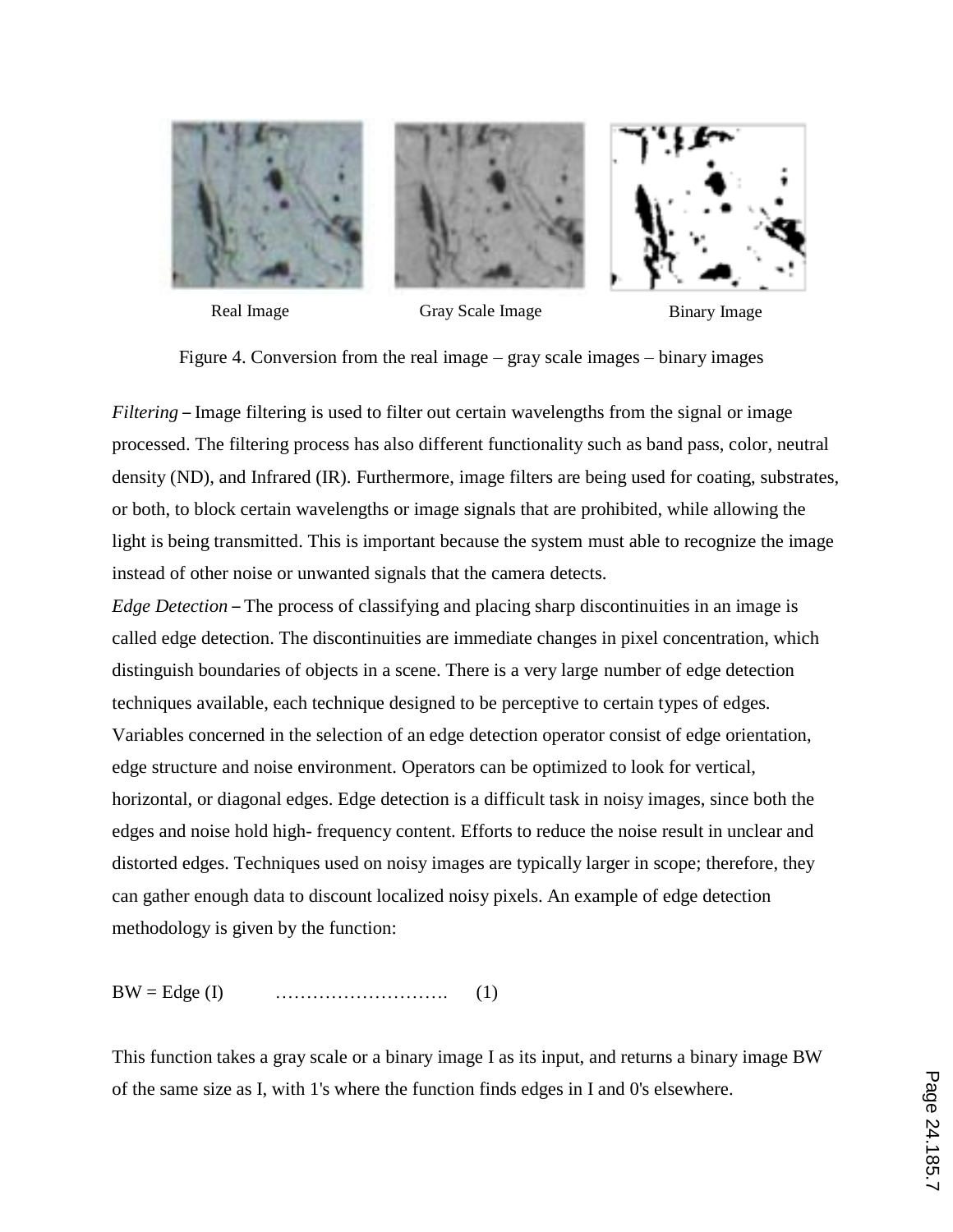- (a) The Sobel method finds edges using the Sobel approximation to the derivative. It returns edges at those points where the gradient of I is maximum
- (b) The Prewitt method finds edges using the Prewitt approximation to the derivative. It returns edges at those points where the gradient of I is maximum.
- (c) The Roberts method finds edges using the Roberts approximation to the derivative. It returns edges at those points where the gradient of I is maximum.
- (d) The Laplacian of Gaussian method finds edges by looking for zero crossings after filtering I with a Laplacian of Gaussian filter.
- (e) The zero-cross method finds edges by looking for zero crossings after filtering I with a filter you specify.
- (f) The Canny method finds edges by looking for local maxima of the gradient of image. The gradient is calculated using the derivative of a Gaussian filter. The method uses two

thresholds, to detect strong and weak edges, and includes the weak edges in the output only if they are connected to strong edges. This method is therefore less likely than the others to be fooled by noise, and more likely to detect true weak edges.

*Correlation* – Correlation is a mutual relationship or connection between two or more images. There are types of correlations such as cross correlation and correlation coefficient. The two are similar because they both will provide the similarities and differences of the images but the way that it is done by the two types of correlation is different. Cross correlation is when the pictures are divided into smaller rectangular blocks. The blocks are then compared to one another to see the similarity and difference between the two. Correlation coefficient is when two or more random variables are interdependent with one another. The variables are used to explain the similarity and difference between the two images. The correlation outputs a number ranging from -1 to 1; with 1 being an exact match, 0 being no similarity, and -1 being an exact opposite. *Threshold* – This is the minimum intensity or value of a signal that will produce a response or specified effect. In this instance, the threshold is the upper and/or lower bounds by which an image is determined to be similar or different. In the case of correlation, the threshold would be the percentage determined as the similarity marker. For example, a threshold can be set such that if the correlation of two images outputs a number greater than 0.75 then the images would be considered the same; if the output is less than -0.75, then the images are opposites.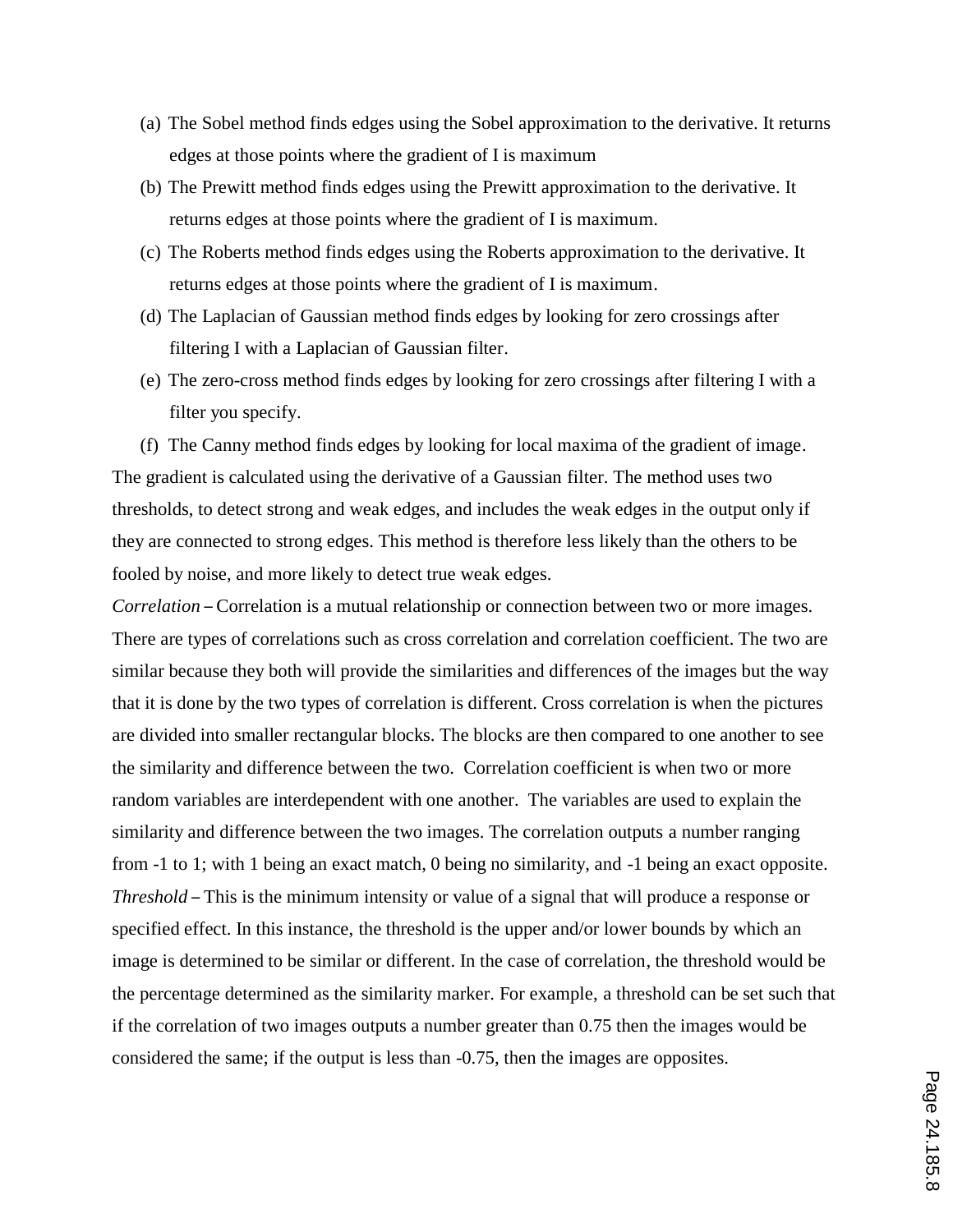*Gray Scale Analysis* – After converting an image to grayscale, the bit values in MATLAB will range from 0 to 256, with each value of gray corresponding to a distinct numerical value. On this scale the color black is represented by the number zero and white is represented by the number one. The grayscale image can then be converted into a contour plot diagram which gives a gray level a color on the RGB scale. The darker grays will be in the blue family and the lighter grays will be in the red color family, as shown in figure 5. From this the images can be tested to establish a threshold value for porosity. Figure 6 shows the calculation for a larger image sample (1000 x 1000 pixels).



Figure 5. Plotting of the gray scale contours using MATLAB



Figure 6. Calculation of Gray scale contours for 1000 x 1000 pixel of image sample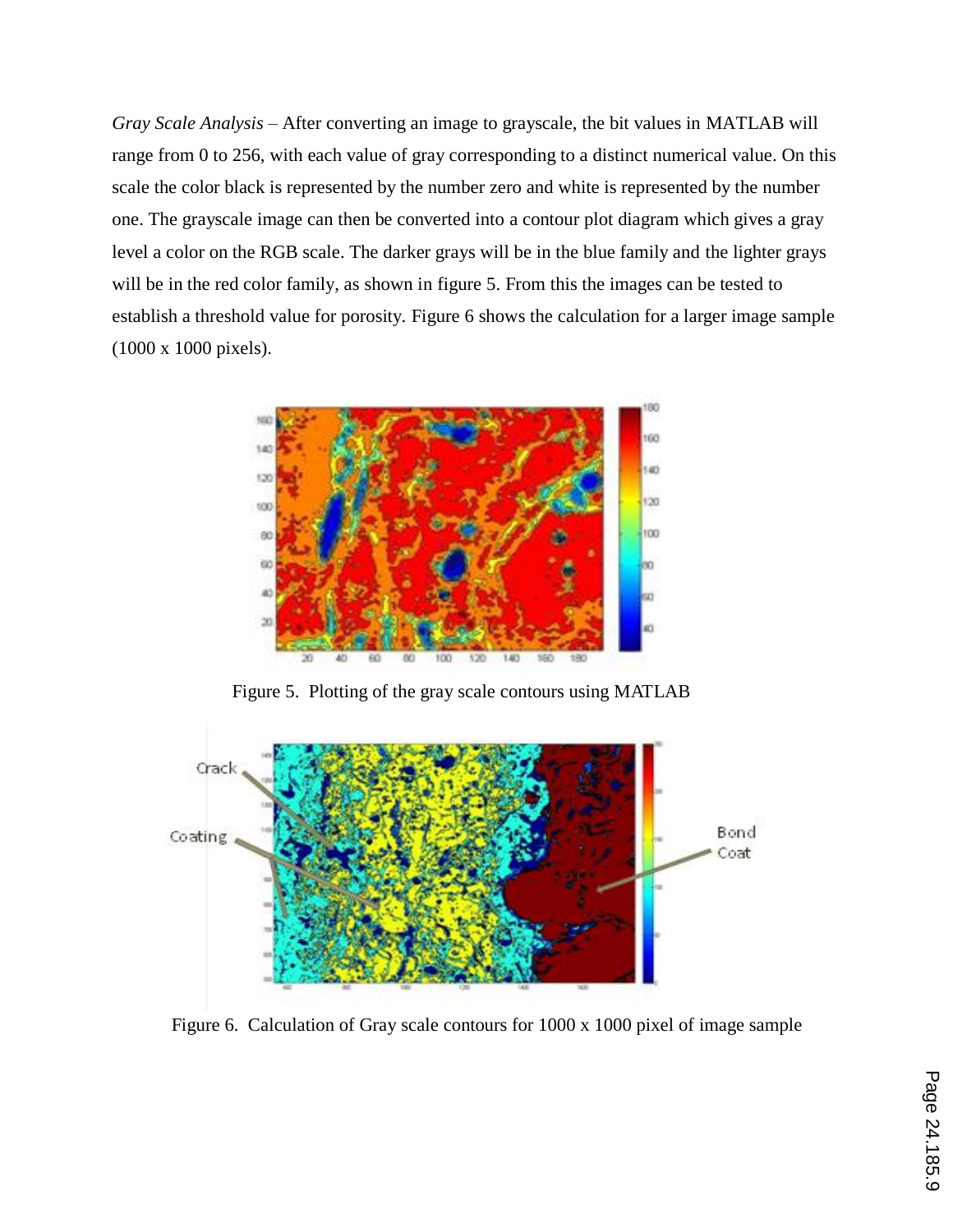#### **4. Design Verifications and Results**

The following graphs are a depiction of the results of the *grayscale methodology*. Figure 7 displays the percentage of porosity that manually calculated for the control images we created. This was done in order to provide a known set of data to compare our findings.



Figure 7. Calculation of % porosity from the control image

The following figure 8 shows the results of the control images after they were processed through the MATLAB software.



Figure 8. Calculation through the experimental test sample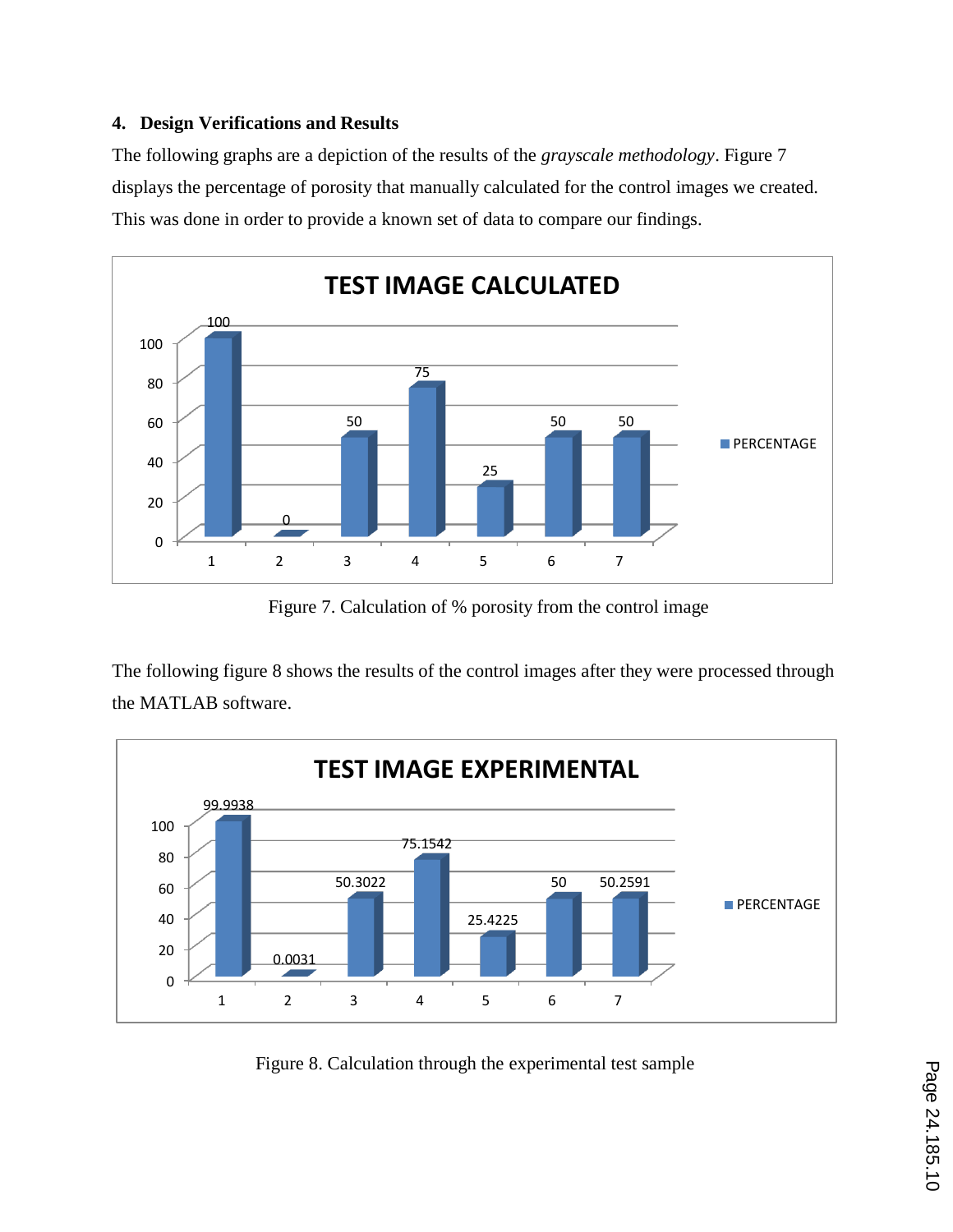

Figure 9 shows the difference between the actual porosity percentage and the tested results acquired through MATLAB.

Figure 9. Calculation through the MATLAB software

#### **5. Conclusions**

The primary objective of this project was to analyze how well the grayscale thresholding method can evaluate porosity in a thermal barrier coating. It was found that the MATLAB software was able to estimate porosity within about 0.5 %. The knowledge gained from this image process method should be able lead to a greater understanding, and eventually an increase in the life cycle durability of the coating, and how porosity affects that durability too.

#### **6. Future works**

A downside to this system is that the program takes significantly longer to analyze large images. The ideal solution to this problem would be to design the system in a way which breaks the larger images down into much smaller images, and then compute the overall porosity. The difficulty can be further resolved by instituting an automation subroutine for larger images.